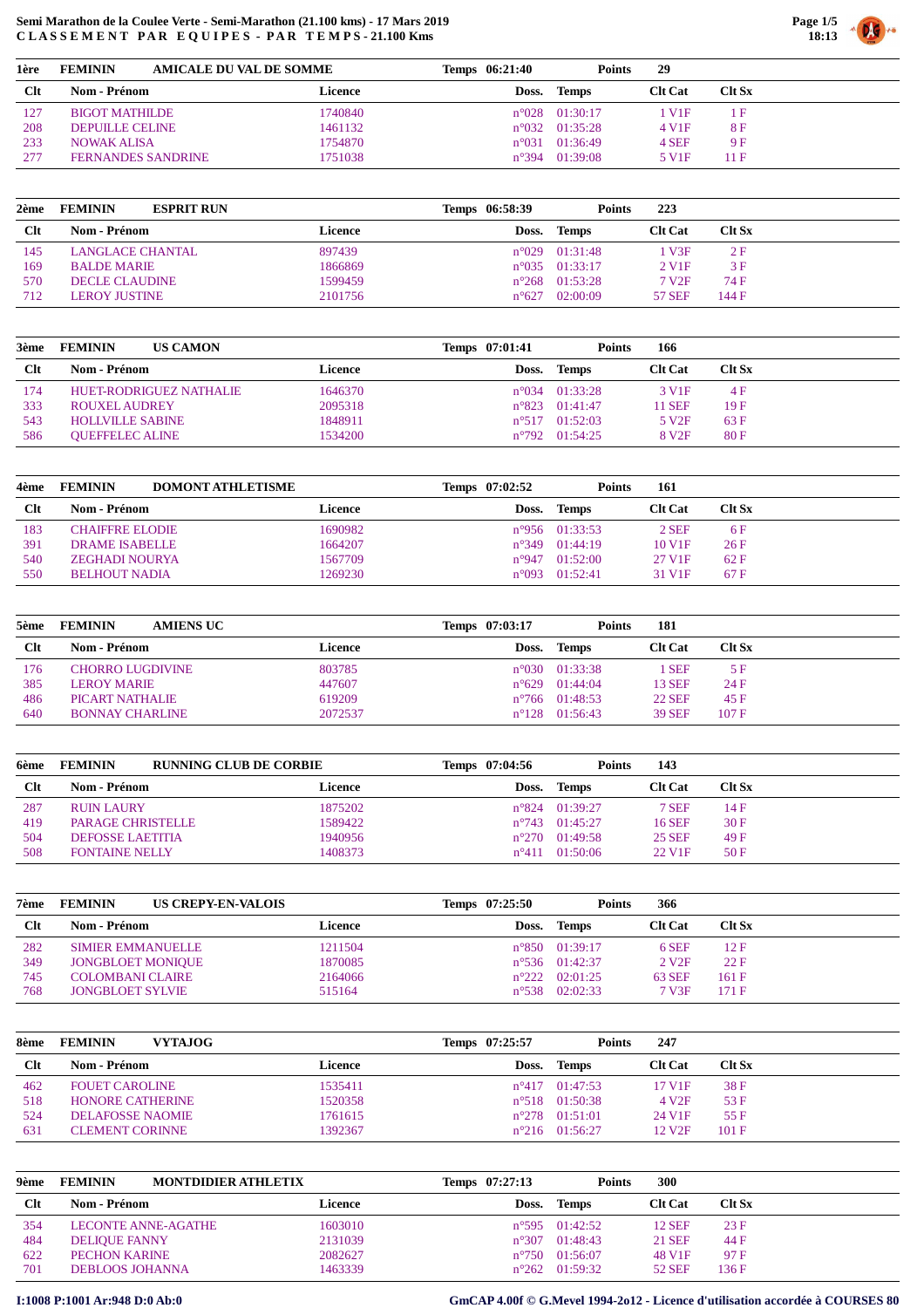

|            | BACO<br>10ème FEMININ       |                | Temps 07:41:28 | <b>Points</b>           | 358                |               |
|------------|-----------------------------|----------------|----------------|-------------------------|--------------------|---------------|
| <b>Clt</b> | <b>Nom - Prénom</b>         | <b>Licence</b> |                | Doss. Temps             | <b>Clt Cat</b>     | <b>Clt Sx</b> |
| 569        | LOUISE CECILE               | 1471196        |                | $n^{\circ}650$ 01:53:27 | 35 V <sub>1F</sub> | 73 F          |
| 614        | <b>MAJCHRZAK BERNADETTE</b> | 1164124        |                | $n^{\circ}665$ 01:55:51 | 11 V <sub>2F</sub> | 93 F          |
| 615        | DHERBECOURT STEPHANIE       | 1917114        |                | $n^{\circ}340$ 01:55:57 | 46 V <sub>1F</sub> | 94 F          |
| 625        | <b>DOUAY CORINNE</b>        | 179937         |                | $n^{\circ}348$ 01:56:14 | 3 V3F              | 98F           |

| 11ème      | <b>CHANTILLY ATHLETISME</b><br><b>FEMININ</b> |         | Temps 07:44:56 | Points                  | 428                |               |
|------------|-----------------------------------------------|---------|----------------|-------------------------|--------------------|---------------|
| <b>Clt</b> | Nom - Prénom                                  | Licence | Doss.          | Temps                   | <b>Clt Cat</b>     | <b>Clt Sx</b> |
| 478        | <b>TAINTURIER MAUD</b>                        | 1616486 |                | $n^{\circ}864$ 01:48:37 | 20 V <sub>1F</sub> | 43 F          |
| 652        | <b>CLOUX SANDRA</b>                           | 2150583 |                | $n^{\circ}218$ 01:57:27 | 53 V <sub>1F</sub> | 112F          |
| 681        | <b>FREYERMUTA CLAIRE</b>                      | 1873300 |                | $n^{\circ}429$ 01:58:35 | <b>49 SEF</b>      | 126 F         |
| 716        | <b>GAUMAND CECILE</b>                         | 1692389 | $n^{\circ}440$ | 02:00:18                | 16 V <sub>2F</sub> | 147F          |

|     | 12ème FEMININ<br><b>COURIR A ABBEVILLE</b> |         | Temps 08:16:19 | <b>Points</b>           | 686                |                 |
|-----|--------------------------------------------|---------|----------------|-------------------------|--------------------|-----------------|
| Clt | Nom - Prénom                               | Licence | Doss.          | Temps                   | <b>Clt Cat</b>     | <b>Clt Sx</b>   |
| 596 | <b>FORESTIER ISABELLE</b>                  | 1726307 |                | $n^{\circ}414$ 01:55:04 | 9 V <sub>2F</sub>  | 86 F            |
| 799 | <b>MARIETTE VERONIQUE</b>                  | 1552977 |                | $n^{\circ}671$ 02:05:15 | 23 V <sub>2F</sub> | 183 F           |
| 825 | <b>BERTE AUDREY</b>                        | 1516286 |                | $n^{\circ}102$ 02:07:09 | 85 V <sub>1F</sub> | $201 \text{ F}$ |
| 851 | <b>DELOISON IRENE</b>                      | 1884016 | $n^{\circ}310$ | 02:08:53                | 92 V <sub>1F</sub> | 216F            |

|            | 13ème FEMININ            | <b>GRAVITY RUNNING EXPERIENCE</b> | Temps 08:37:07 | Points                  | 783                    |               |
|------------|--------------------------|-----------------------------------|----------------|-------------------------|------------------------|---------------|
| <b>Clt</b> | <b>Nom - Prénom</b>      | Licence                           | Doss.          | Temps                   | <b>Clt Cat</b>         | <b>Clt Sx</b> |
| 688        | DESPRAT-COOUEL MATHILDE  |                                   |                | $n^{\circ}328$ 01:58:48 | 50 SEF                 | 128F          |
| 698        | <b>BRABANDER CHANTAL</b> |                                   |                | $n^{\circ}953$ 01:59:27 | 6 V3F                  | 134F          |
| 913        | <b>CLAISSE KARINE</b>    |                                   |                | $n^{\circ}213$ 02:19:26 | $105 \text{ V1F}$      | 260 F         |
| 914        | <b>SANGNIER FLORENCE</b> |                                   | $n^{\circ}831$ | 02:19:27                | $106$ V <sub>1</sub> F | 261 F         |

| 1er   | <b>AMICALE DU VAL DE SOMME</b><br><b>MASCULIN</b> |         | Temps 04:53:06 | <b>Points</b>           | 21             |           |
|-------|---------------------------------------------------|---------|----------------|-------------------------|----------------|-----------|
| $Clt$ | Nom - Prénom                                      | Licence | Doss.          | Temps                   | <b>Clt Cat</b> | $C$ lt Sx |
|       | <b>DUBREUCO ANTOINE</b>                           | 1115977 | $n^{\circ}001$ | 01:09:19                | 1 V1M          | 1 M       |
|       | <b>BOUMAHRAZ JAOUAD</b>                           | 495503  |                | $n^{\circ}006$ 01:12:48 | 3 SEM          | 4M        |
|       | <b>TUTOIS GREGORY</b>                             | 1573378 | $n^{\circ}007$ | 01:14:06                | 4 SEM          | 5 M       |
|       | <b>JOUBERT DANIEL</b>                             | 1385778 | $n^{\circ}009$ | 01:16:54                | 2 V1M          | 11 M      |

| 2ème   | <b>MASCULIN</b><br>AMIENS UC |         | Temps 04:59:33 | Points                  | 30             |               |
|--------|------------------------------|---------|----------------|-------------------------|----------------|---------------|
| $Cl$ t | Nom - Prénom                 | Licence | Doss.          | Temps                   | <b>Clt Cat</b> | <b>Clt Sx</b> |
|        | <b>TROGNEUX JEAN-JACQUES</b> | 1970510 |                | $n^{\circ}004$ 01:12:09 | 1 SEM          | 2 M           |
|        | DASSONNEVILLE AURELIEN       | 595586  | $n^{\circ}003$ | 01:12:17                | 2 SEM          | 3 M           |
|        | <b>BATTEZ DAMIEN</b>         | 1294072 |                | $n^{\circ}012$ 01:16:10 | 6 SEM          | 7 M           |
| 18     | <b>BAILLET ALEXANDRE</b>     | 2073795 |                | $n^{\circ}026$ 01:18:58 | 13 SEM         | 18 M          |
|        |                              |         |                |                         |                |               |

| 3ème   | <b>MASCULIN</b><br><b>TOUQUET TRAIL NATURE</b> |         | Temps 05:07:49 | <b>Points</b>           | 40             |                 |
|--------|------------------------------------------------|---------|----------------|-------------------------|----------------|-----------------|
| $Cl$ t | Nom - Prénom                                   | Licence | Doss.          | <b>Temps</b>            | <b>Clt Cat</b> | $C$ It Sx       |
| 8      | LEFEBVRE JULIEN                                | 1547405 |                | $n^{\circ}603$ 01:16:41 | 7 SEM          | 8 M             |
|        | DANGLETERRE DIMITRI                            | 1707181 |                | $n^{\circ}008$ 01:16:47 | 8 SEM          | 9 M             |
| 10     | <b>HIVART GEOFFREY</b>                         | 991703  | $n^{\circ}011$ | 01:16:48                | 9 SEM          | 10 <sub>M</sub> |
|        | PRUVOT ROMAIN                                  |         |                | $n^{\circ}790$ 01:17:34 | 11 SEM         | 13 M            |
|        |                                                |         |                |                         |                |                 |

| 4ème   | <b>MASCULIN</b><br><b>US CAMON</b> |         | Temps 05:21:44 | <b>Points</b>           | 113            |           |
|--------|------------------------------------|---------|----------------|-------------------------|----------------|-----------|
| $Cl$ t | Nom - Prénom                       | Licence | Doss.          | Temps                   | <b>Clt Cat</b> | $C$ It Sx |
| 16     | LAFORGUE EMMANUEL                  | 118034  |                | $n^{\circ}015$ 01:18:34 | 4 V 1 M        | 16 M      |
|        | <b>FERNANDES CHRISTOPHE</b>        | 340087  | $n^{\circ}020$ | 01:18:44                | 5 V1M          | 17 M      |
| 24     | <b>HEYMAN ROMAIN</b>               | 450881  | $n^{\circ}511$ | 01:20:24                | 6 V1M          | 24 M      |
| 56     | <b>VAQUETTE FREDERIC</b>           | 1581450 |                | $n^{\circ}908$ 01:24:03 | 17 V1M         | 56 M      |
|        |                                    |         |                |                         |                |           |

| 5ème       | <b>MASCULIN</b><br><b>DOMONT ATHLETISME</b> |         | Temps 05:24:20 |                         | 132<br><b>Points</b> |               |
|------------|---------------------------------------------|---------|----------------|-------------------------|----------------------|---------------|
| <b>Clt</b> | <b>Nom - Prénom</b>                         | Licence |                | Doss. Temps             | <b>Clt Cat</b>       | <b>Clt Sx</b> |
| 14         | <b>BOULCH ALAN</b>                          | 1219071 |                | $n^{\circ}141$ 01:17:45 | 12 SEM               | 14 M          |
| 28         | <b>BEAUMEL KEVIN</b>                        | 1868813 |                | $n^{\circ}085$ 01:20:59 | 17 SEM               | 28 M          |
| 33         | <b>BLONDEEL ADRIEN</b>                      | 2069127 |                | $n^{\circ}121$ 01:21:26 | l ESM                | 33 M          |
|            | <b>RIEUCAU NICOLAS</b>                      | 1756625 |                | $n^{\circ}807$ 01:24:12 | 6 V <sub>2</sub> M   | 57 M          |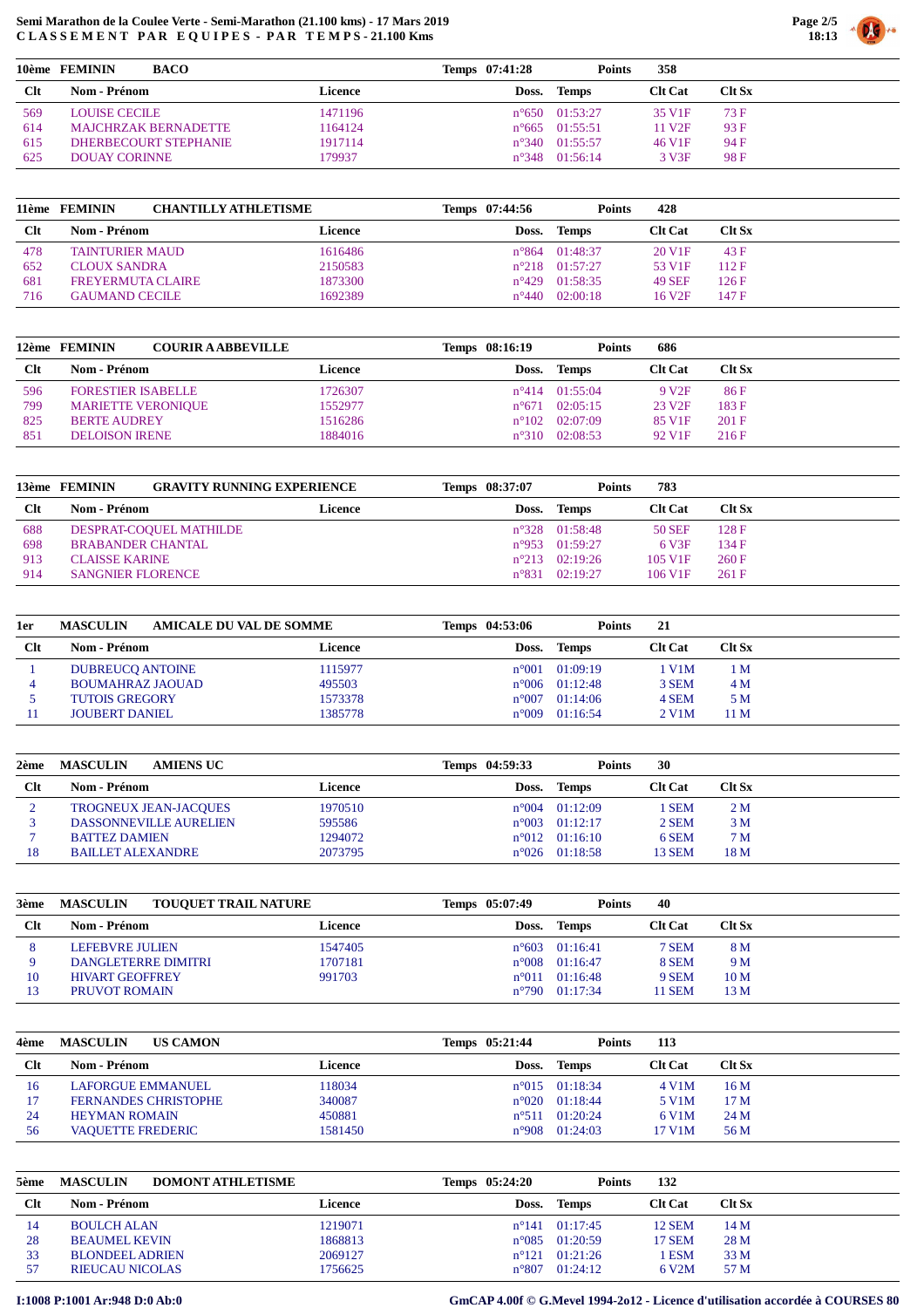

| 6ème | <b>MASCULIN</b><br><b>ASPTT COMPIEGNE</b> |         | Temps 05:31:18 | Points                  | 183                |               |
|------|-------------------------------------------|---------|----------------|-------------------------|--------------------|---------------|
| Clt  | Nom - Prénom                              | Licence | Doss.          | Temps                   | <b>Clt Cat</b>     | <b>Clt Sx</b> |
| 42   | <b>BRUNET FRANCK</b>                      | 1869415 |                | $n^{\circ}167$ 01:22:35 | 13 V1M             | 42 M          |
| 43   | POISSON PAUL-EMILE                        | 1982212 |                | $n^{\circ}776$ 01:22:37 | <b>25 SEM</b>      | 43 M          |
| 47   | DA CONCEICAO CARLOS                       | 1541273 |                | $n^{\circ}246$ 01:22:41 | 4 V <sub>2</sub> M | 47 M          |
| 51   | <b>MARTORELL THIERRY</b>                  | 1685588 | $n^{\circ}679$ | 01:23:27                | 5 V2M              | 51 M          |

| 7ème   | <b>COURSE A PIED BEAUVAIS OISE</b><br><b>MASCULIN</b> |         | Temps 05:41:31 | Points                    | 266            |               |
|--------|-------------------------------------------------------|---------|----------------|---------------------------|----------------|---------------|
| $Cl$ t | Nom - Prénom                                          | Licence | Doss.          | <b>Temps</b>              | <b>Clt Cat</b> | <b>Clt Sx</b> |
| 46     | <b>WATTIER MATTHIEU</b>                               | 1969156 | n°939          | 01:22:40                  | 14 V1M         | 46 M          |
| 49     | <b>MARECHAL NICOLAS</b>                               | 1880294 | $n^{\circ}670$ | 01:23:13                  | <b>28 SEM</b>  | 49 M          |
| 82     | <b>FLAMENT CEDRIC</b>                                 | 1863743 |                | $n^{\circ}403$ $01:27:41$ | <b>46 SEM</b>  | 82 M          |
| 89     | <b>BELHADI BRAHIM</b>                                 | 1255594 | $n^{\circ}089$ | 01:27:58                  | 29 V1M         | 89 M          |

| 8ème       | <b>MASCULIN</b><br><b>RUNNING CLUB DE CORBIE</b> |                | Temps 05:42:24 | <b>Points</b>           | 292            |                  |
|------------|--------------------------------------------------|----------------|----------------|-------------------------|----------------|------------------|
| <b>Clt</b> | Nom - Prénom                                     | <b>Licence</b> | Doss.          | <b>Temps</b>            | <b>Clt Cat</b> | $C$ It Sx        |
| 21         | <b>DELBRAYELLE CLEMENT</b>                       | 1494697        |                | $n^{\circ}019$ 01:19:58 | 16 SEM         | 21 M             |
| 55         | <b>HARASSE OLIVIER</b>                           | 1668502        |                | $n^{\circ}494$ 01:24:03 | <b>32 SEM</b>  | 55 M             |
| 105        | <b>MELET VINCENT</b>                             | 1019352        |                | $n^{\circ}685$ 01:29:03 | 40 V1M         | 105 <sub>M</sub> |
| 111        | <b>MERCIER JULIEN</b>                            | 2059008        | $n^{\circ}688$ | 01:29:21                | <b>56 SEM</b>  | 111 M            |

| 9ème   | <b>MASCULIN</b><br><b>BEAUVAIS TRIATHLON</b> |                      | Temps 05:48:44 | Points                  | 368                 |               |
|--------|----------------------------------------------|----------------------|----------------|-------------------------|---------------------|---------------|
| $Cl$ t | Nom - Prénom                                 | Licence              | Doss.          | <b>Temps</b>            | <b>Clt Cat</b>      | <b>Clt Sx</b> |
| 34     | <b>HASBROUCK CHRISTOPHE</b>                  |                      |                | $n^{\circ}022$ 01:21:30 | <b>20 SEM</b>       | 34 M          |
| 59     | <b>TEDESCHI PIERRE</b>                       | A52344C0190151MV1FRA |                | $n^{\circ}872$ 01:24:52 | 18 V1M              | 59 M          |
| 86     | <b>DUPONT DAMIEN OU</b>                      | A89603C              | $n^{\circ}370$ | 01:27:48                | <b>48 SEM</b>       | 86 M          |
| 196    | <b>HATTÉ THIERRY</b>                         | <b>B06056C</b>       | n°977          | 01:34:35                | 25 V <sub>2</sub> M | 189 M         |

|       | 10ème MASCULIN<br>ALBERT MEAULTE AEROSPA.AC |         | Temps 05:49:31 | <b>Points</b>           | 352            |           |
|-------|---------------------------------------------|---------|----------------|-------------------------|----------------|-----------|
| $Clt$ | Nom - Prénom                                | Licence | Doss.          | Temps                   | <b>Clt Cat</b> | $C$ lt Sx |
| 38    | <b>VARLET PIERRE</b>                        | 570157  |                | $n^{\circ}910$ 01:22:20 | 12 V1M         | 38 M      |
| 71    | <b>ROUSSEL GREGORY</b>                      | 2038546 |                | $n^{\circ}822$ 01:26:37 | <b>42 SEM</b>  | 71 M      |
| -79   | LAMOTTE CYRIL.                              | 1792911 |                | $n^{\circ}565$ 01:27:25 | 25 V1M         | 79 M      |
| 166   | <b>VASSEUR CHRISTOPHE</b>                   | 1214548 |                | $n^{\circ}913$ 01:33:11 | 21 V2M         | 164 M     |

|        | <b>ATHLETIC CLUB CLERMONTOIS</b><br>11ème MASCULIN |         | Temps 06:08:19 | Points                  | 645            |               |
|--------|----------------------------------------------------|---------|----------------|-------------------------|----------------|---------------|
| $Cl$ t | Nom - Prénom                                       | Licence | Doss.          | Temps                   | <b>Clt Cat</b> | <b>Clt Sx</b> |
| -44    | <b>GRZYBOWSKI SAMUEL</b>                           | 1846990 |                | $n^{\circ}480$ 01:22:39 | 26 SEM         | 44 M          |
| 152    | <b>DERMIGNY AYMERIC</b>                            | 2097244 |                | $n^{\circ}325$ 01:32:26 | <b>76 SEM</b>  | 150 M         |
| 185    | <b>DAUREIL CHRISTOPHE</b>                          | 2128170 |                | $n^{\circ}254$ 01:33:57 | <b>85 SEM</b>  | 179 M         |
| 284    | <b>TREMENEC Yannick</b>                            | 1382531 |                | $n^{\circ}893$ 01:39:18 | 99 V1M         | 272 M         |

|            | PERONNE ATHLETISME CLUB<br>12ème MASCULIN |         | Temps 06:08:38 | <b>Points</b>            | 679                 |           |
|------------|-------------------------------------------|---------|----------------|--------------------------|---------------------|-----------|
| <b>Clt</b> | Nom - Prénom                              | Licence | Doss.          | Temps                    | <b>Clt Cat</b>      | $C$ It Sx |
| 36         | <b>CATTELAIN NICOLAS</b>                  | 1714221 |                | $n^{\circ}995$ 01:22:07  | 21 SEM              | 36 M      |
| -65        | <b>DUHENOIS JEROME</b>                    | 2076284 |                | $n^{\circ}1004$ 01:26:03 | 20 V1M              | 65 M      |
| 230        | <b>CARRE FREDERIC</b>                     | 1894641 | $n^{\circ}184$ | 01:36:42                 | 33 V <sub>2</sub> M | 222 M     |
| 379        | <b>CHARPENTIER JÉRÔME</b>                 | 2073425 | $n^{\circ}199$ | 01:43:47                 | 133 V1M             | 356 M     |

|            | <b>BEAUVAIS OISE UNION CLUB*</b><br>13ème MASCULIN |         | Temps 06:16:29 | <b>Points</b>           | 798                 |               |
|------------|----------------------------------------------------|---------|----------------|-------------------------|---------------------|---------------|
| <b>Clt</b> | Nom - Prénom                                       | Licence | Doss.          | Temps                   | <b>Clt Cat</b>      | <b>Clt Sx</b> |
| 23         | LEPERE BRUNO                                       | 488641  |                | $n^{\circ}016$ 01:20:22 | V2M                 | 23M           |
| 123        | <b>CRETE VAN SLAMBROUCK THOMAS</b>                 | 1726810 | $n^{\circ}241$ | 01:30:01                | <b>64 SEM</b>       | 123M          |
| 134        | <b>DUPONT DENIS</b>                                | 1935895 | $n^{\circ}371$ | 01:30:33                | <b>69 SEM</b>       | 133 M         |
| 608        | <b>HARDY PIERRE</b>                                | 1736525 |                | $n^{\circ}495$ 01:55:34 | 91 V <sub>2</sub> M | 519 M         |

|        | 14ème MASCULIN<br><b>MONTDIDIER ATHLETIX</b> |         | Temps 06:16:38 | <b>Points</b>           | 868                 |               |
|--------|----------------------------------------------|---------|----------------|-------------------------|---------------------|---------------|
| $Cl$ t | Nom - Prénom                                 | Licence | Doss.          | Temps                   | <b>Clt Cat</b>      | <b>Clt Sx</b> |
|        | <b>LESPINASSE ANDY</b>                       | 1629820 |                | $n^{\circ}014$ 01:16:07 | 5 SEM               | 6 M           |
| 205    | <b>GUYON FRANCK</b>                          | 1117578 |                | $n^{\circ}486$ 01:35:11 | 28 V <sub>2</sub> M | 198 M         |
| 298    | <b>VANDAME ANTOINE</b>                       | 1518377 |                | $n^{\circ}898$ 01:40:02 | 45 V <sub>2</sub> M | 283 M         |
| 409    | <b>DELARUE YANN</b>                          | 2021090 |                | $n^{\circ}288$ 01:45:19 | 144 V1M             | 381 M         |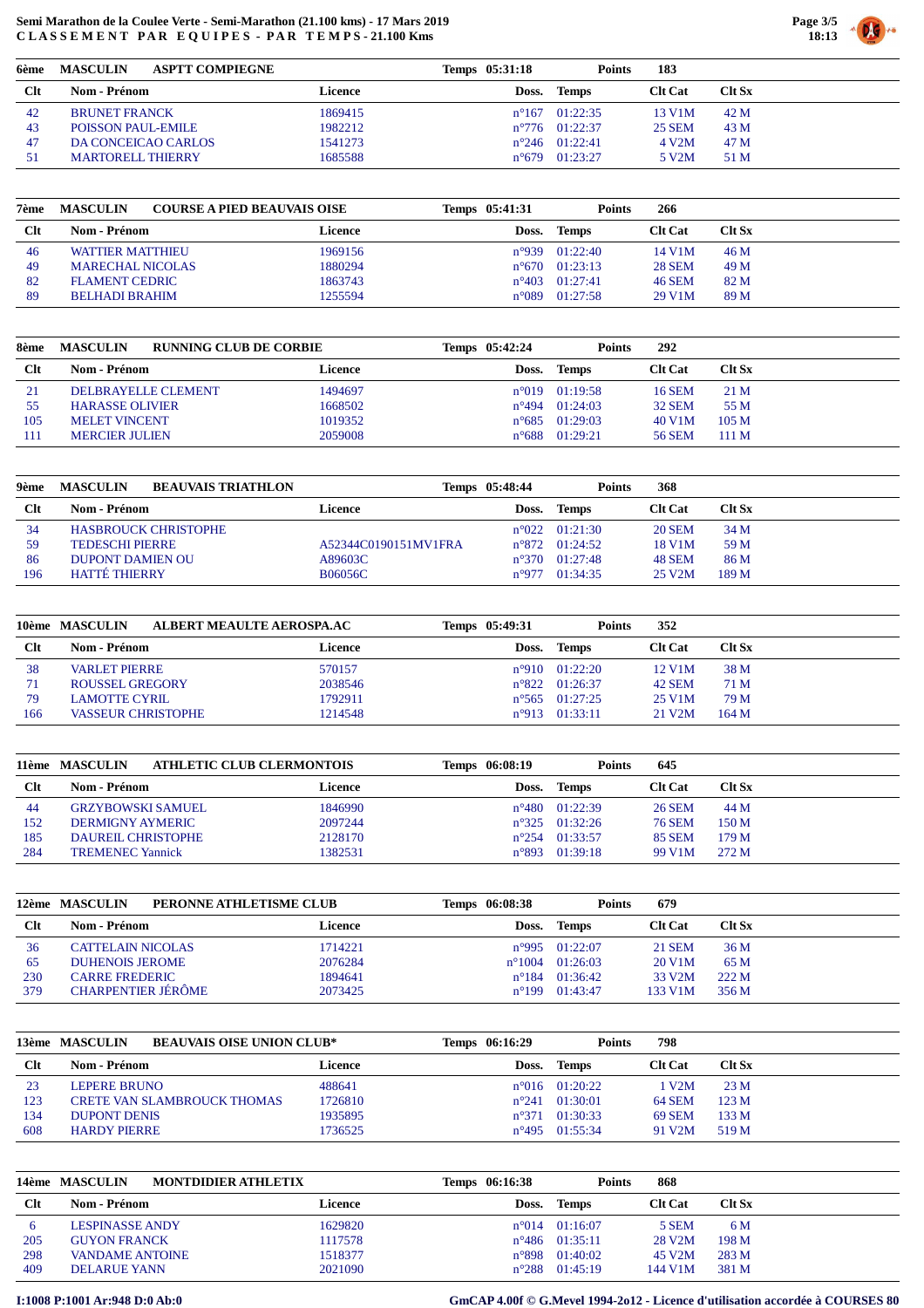

|            | 15ème MASCULIN<br><b>ESPRIT RUN</b> |         | Temps 06:18:55 | <b>Points</b>           | 801            |                  |
|------------|-------------------------------------|---------|----------------|-------------------------|----------------|------------------|
| <b>Clt</b> | Nom - Prénom                        | Licence | Doss.          | <b>Temps</b>            | <b>Clt Cat</b> | <b>Clt Sx</b>    |
| 72         | <b>GILLE YOHAN</b>                  | 2092087 | $n^{\circ}460$ | 01:26:42                | 43 SEM         | 72 M             |
| 117        | <b>VANTARD FLORENT</b>              | 1451480 | $n^{\circ}130$ | 01:29:33                | 61 SEM         | 117 <sub>M</sub> |
| 241        | <b>MONNOT PHILIPPE</b>              | 340948  | $n^{\circ}699$ | 01:37:21                | 9 V3M          | 232 M            |
| 408        | <b>DUVIELGUERBIGNY BENOIT</b>       | 1221034 |                | $n^{\circ}145$ 01:45:19 | 143 V1M        | 380 M            |

|            | 16ème MASCULIN<br><b>COURIR A ABBEVILLE</b> |         | Temps 06:19:33 | <b>Points</b>              | 778                 |                  |
|------------|---------------------------------------------|---------|----------------|----------------------------|---------------------|------------------|
| <b>Clt</b> | Nom - Prénom                                | Licence | Doss.          | Temps                      | <b>Clt Cat</b>      | <b>Clt Sx</b>    |
| 130        | <b>CHAMBAULT WILLIAM</b>                    | 1898652 |                | $n^{\circ}195$ 01:30:20    | 14 V2M              | 129 <sub>M</sub> |
| 193        | <b>LECOMTE JOEL</b>                         | 1963981 |                | $n^{\circ}593$ 01:34:23    | 5 V3M               | 186 M            |
| 215        | <b>MALLET EMMANUEL</b>                      | 1679153 |                | $n^{\circ}1010$ $01:36:04$ | 29 V <sub>2</sub> M | 207 <sub>M</sub> |
| 266        | <b>DEVISSE BERNARD</b>                      | 1986995 |                | $n^{\circ}335$ 01:38:47    | 90 V1M              | 256 M            |

|       | <b>LES PIEDS NICLEYS ROYE 80</b><br>17ème MASCULIN |              | Temps 06:19:44 | <b>Points</b>            | 821            |        |
|-------|----------------------------------------------------|--------------|----------------|--------------------------|----------------|--------|
| $Clt$ | <b>Nom - Prénom</b>                                | Licence      | Doss.          | <b>Temps</b>             | <b>Clt Cat</b> | Clt Sx |
| 70    | <b>BOURDEAUDUCO NICOLAS</b>                        | 93623975     |                | $n^{\circ}986$ 01:26:31  | 41 SEM         | 70 M   |
| 96    | <b>BELLAY PATRICE</b>                              | 080 93574091 |                | $n^{\circ}$ 094 01:28:31 | 35 V1M         | 96 M   |
| 314   | <b>COPPEE VINCENT</b>                              | 93574824     |                | $n^{\circ}224$ 01:40:52  | 110 V1M        | 298 M  |
| 380   | <b>JORON GÉRALD</b>                                | 080 93616673 |                | $n^{\circ}541$ 01:43:51  | 134 V1M        | 357 M  |

|            | <b>SPORT NATURE DOMARTOIS</b><br>18ème MASCULIN |         | Temps 06:25:15  | <b>Points</b>           | 864                 |               |
|------------|-------------------------------------------------|---------|-----------------|-------------------------|---------------------|---------------|
| <b>Clt</b> | Nom - Prénom                                    | Licence | Doss.           | <b>Temps</b>            | <b>Clt Cat</b>      | <b>Clt Sx</b> |
| 156        | DUPONT NICOLAS                                  | 2012688 |                 | $n^{\circ}373$ 01:32:37 | 53 V <sub>1</sub> M | 154M          |
| 222        | PRUVOT SEBASTIEN                                | 2012744 | $n^{\circ}791$  | 01:36:24                | <b>100 SEM</b>      | 214M          |
| 237        | <b>BENONY MAXIME</b>                            | 2012678 | $n^{\circ}$ 098 | 01:37:01                | <b>104 SEM</b>      | 228 M         |
| 279        | DURAND JEAN MARC                                | 2004120 | $n^{\circ}379$  | 01:39:15                | 96 V1M              | 268 M         |

|        | 19ème MASCULIN<br><b>AMIENS TRIATHLON</b> |                | Temps 06:25:44 | <b>Points</b>           | 879                 |                  |
|--------|-------------------------------------------|----------------|----------------|-------------------------|---------------------|------------------|
| $Cl$ t | Nom - Prénom                              | Licence        |                | Doss. Temps             | <b>Clt Cat</b>      | Clt Sx           |
| 107    | <b>COYOT JULIEN</b>                       | A09511C        |                | $n^{\circ}238$ 01:29:14 | 41 V <sub>1</sub> M | 107 <sub>M</sub> |
| 210    | LESOURD BAPTISTE                          | <b>B35694C</b> |                | $n^{\circ}636$ 01:35:49 | <b>95 SEM</b>       | 202 M            |
| 255    | <b>VIGNOLLES SYLVAIN</b>                  | A62003C        |                | $n^{\circ}923$ 01:38:16 | 86 V1M              | 245 M            |
| 345    | <b>MARILLIER PIERRE</b>                   | <b>B15115C</b> |                | $n^{\circ}672$ 01:42:26 | 134 SEM             | 325 M            |

|        | 20ème MASCULIN        | <b>ATHLETIC CLUB DE MARGNY LES COMPIEGNI Temps 06:26:58</b> |                | <b>Points</b>            | 941            |               |
|--------|-----------------------|-------------------------------------------------------------|----------------|--------------------------|----------------|---------------|
| $Cl$ t | Nom - Prénom          | Licence                                                     |                | Doss. Temps              | <b>Clt Cat</b> | <b>Clt Sx</b> |
| -61    | <b>RAHOUTI CHAIB</b>  | 619302                                                      |                | $n^{\circ}1005$ 01:25:18 | 35 SEM         | 61 M          |
| 225    | PERINET ROMUALD       | 1370454                                                     | $n^{\circ}757$ | 01:36:26                 | 74 V1M         | 217 M         |
| 295    | <b>LEROY STEPHANE</b> | 1634085                                                     | $n^{\circ}630$ | 01:39:55                 | 103 V1M        | 281 M         |
| 411    | LE DROUMAGUET ALEXIS  | 1670751                                                     | $n^{\circ}579$ | 01:45:20                 | 147 SEM        | 382 M         |

|        | <b>LES FOULEES FLESSELLOISES</b><br>21ème MASCULIN |         | Temps 06:30:30 | <b>Points</b>           | 953            |               |
|--------|----------------------------------------------------|---------|----------------|-------------------------|----------------|---------------|
| $Cl$ t | Nom - Prénom                                       | Licence | Doss.          | Temps                   | <b>Clt Cat</b> | <b>Clt Sx</b> |
| 209    | DEVERITE JULIEN                                    | 2062343 |                | $n^{\circ}983$ 01:35:34 | 94 SEM         | 201 M         |
| 223    | <b>CARETTE JEAN-PHILIPPE</b>                       | 217642  |                | $n^{\circ}179$ 01:36:25 | 8 V3M          | 215 M         |
| 232    | <b>BOOUET ALAIN</b>                                | 2125446 | $n^{\circ}131$ | 01:36:48                | 34 V2M         | 224M          |
| 331    | <b>LEMAIRE GRÉGORY</b>                             | 2144567 |                | $n^{\circ}621$ 01:41:45 | 113 V1M        | 313 M         |

|        | <b>SC ABBEVILLE TRIATHLON</b><br>22ème MASCULIN |                | Temps 06:31:26 | <b>Points</b>           | 969                 |           |
|--------|-------------------------------------------------|----------------|----------------|-------------------------|---------------------|-----------|
| $Cl$ t | Nom - Prénom                                    | Licence        |                | Doss. Temps             | <b>Clt Cat</b>      | $C$ It Sx |
| -99    | <b>CADREN SÉBASTIEN</b>                         | A73575C        |                | $n^{\circ}169$ 01:28:45 | 38 V1M              | 99 M      |
| 142    | <b>DELENCLOS PHILIPPE</b>                       | A74958C        |                | $n^{\circ}296$ 01:31:40 | 18 V <sub>2</sub> M | 141M      |
| 254    | <b>HAUTBOUT NICOLAS</b>                         | B12460C        | $n^{\circ}498$ | 01:38:15                | 85 V1M              | 244 M     |
| 553    | DELASSALLE EMMANUEL                             | <b>B10561C</b> | $n^{\circ}289$ | 01:52:48                | 183 V1M             | 485 M     |

|        | 23ème MASCULIN<br><b>CHANTILLY ATHLETISME</b> |              | Temps 06:34:20 | <b>Points</b>           | 1036           |               |
|--------|-----------------------------------------------|--------------|----------------|-------------------------|----------------|---------------|
| $Cl$ t | <b>Nom - Prénom</b>                           | Licence      | Doss.          | Temps                   | <b>Clt Cat</b> | <b>Clt Sx</b> |
| 160    | <b>LYON FRANCOIS</b>                          | 1304795      |                | $n^{\circ}654$ 01:33:00 | 3 V3M          | 158 M         |
| 211    | <b>VIENET HERVE</b>                           | 1563462      |                | $n^{\circ}922$ 01:35:49 | 70 V1M         | 203 M         |
| 304    | <b>HOUZEAU LUDOVIC</b>                        | 2142477-2019 |                | $n^{\circ}524$ 01:40:11 | 107 V1M        | 289 M         |
| 415    | <b>DIOT JEROME</b>                            | 2120214      |                | $n^{\circ}343$ 01:45:22 | 146 V1M        | 386 M         |